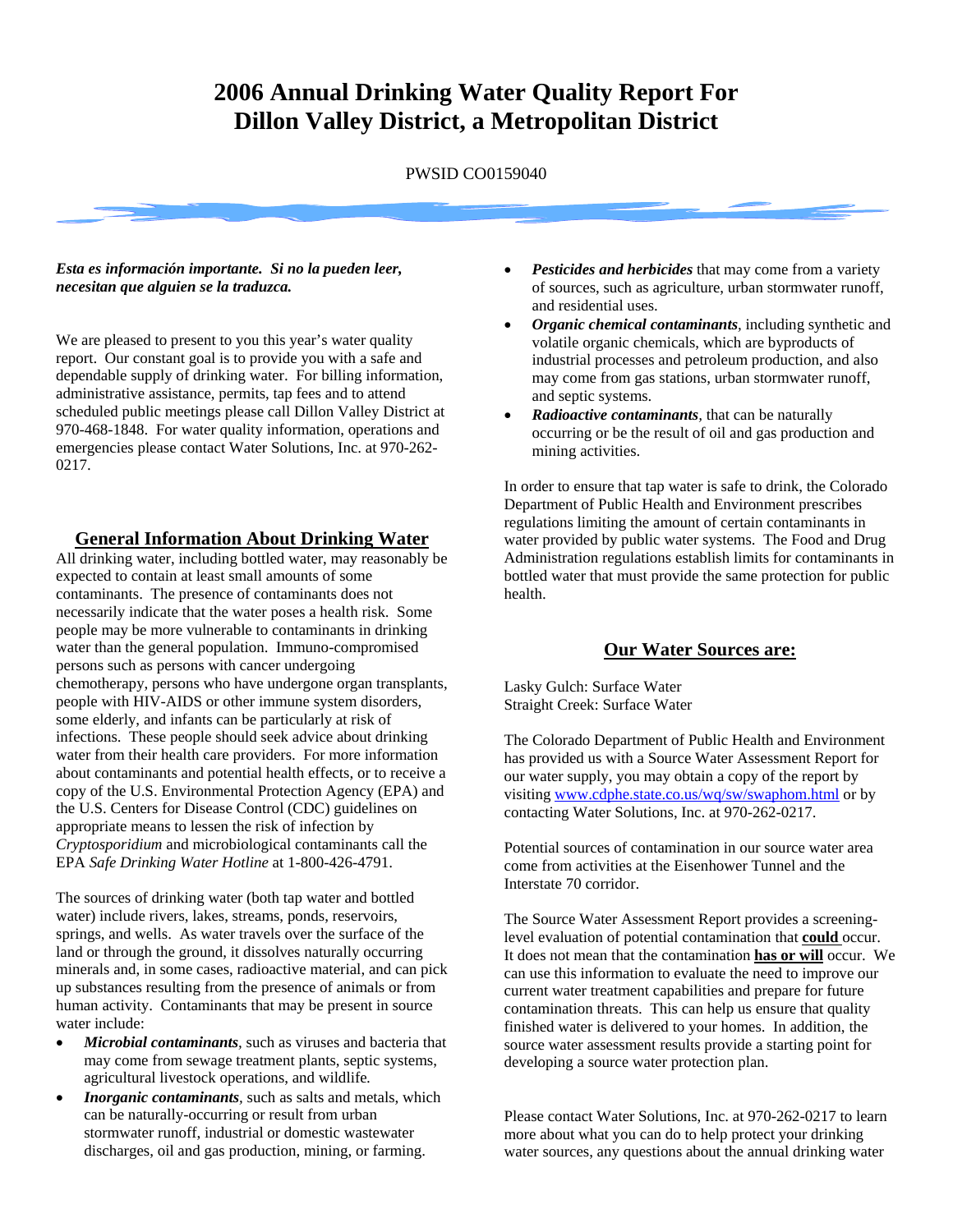quality report or to learn more about our system. We want you, our valued customers, to be informed about the services we provide and the quality water we deliver to you every day.

### **Terms and Abbreviations**

To help you understand the terms and abbreviations used in this report, we have provided the following definitions:

- *Parts per million (ppm) or Milligrams per liter (mg/L)* one part per million corresponds to one minute in two years or a single penny in \$10,000.
- *Parts per billion (ppb) or Micrograms per liter (µg/L)* one part per billion corresponds to one minute in 2,000 years, or a single penny in \$10,000,000.
- *Parts per trillion (ppt) or Nanograms per liter (nanograms/L)* **-** one part per trillion corresponds to one minute in 2,000,000 years, or a single penny in \$10,000,000,000.
- *Parts per quadrillion (ppq) or Picograms per liter (picograms/L)* **-** one part per quadrillion corresponds to one minute in 2,000,000,000 years or one penny in \$10,000,000,000,000.
- *Picocuries per liter (pCi/L)* **-** picocuries per liter is a measure of the radioactivity in water.
- *Nephelometric Turbidity Unit (NTU)* **-** nephelometric turbidity unit is a measure of the clarity of water. Turbidity in excess of 5 NTU is just noticeable to the average person.
- *Action Level* **(AL) -** the concentration of a contaminant which, if exceeded, triggers treatment or other

requirements which a water system must follow.

- *Treatment Technique (TT)* **-** A treatment technique is a required process intended to reduce the level of a contaminant in drinking water.
- *Maximum Contaminant Level Goal* **(MCLG) -** The "Goal" is the level of a contaminant in drinking water below which there is no known or expected risk to health. MCLGs allow for a margin of safety.
- *Maximum Contaminant Level* **(MCL)-** The "Maximum Allowed" is the highest level of a contaminant that is allowed in drinking water. MCLs are set as close to the MCLGs as feasible using the best available treatment technology.
- *Maximum Residual Disinfectant Level Goal* **(MRDLG):** The level of a drinking water disinfectant, below which there is no known or expected risk to health. MRDLGs do not reflect the benefits of the use of disinfectants to control microbial contaminants.
- *Maximum Residual Disinfectant Level* **(MRDL):** The highest level of a disinfectant allowed in drinking water. There is convincing evidence that addition of a disinfectant is necessary for control of microbial contaminants.
- *Running Annual Average (RAA):* An average of monitoring results for the previous 12 calendar months.

## **Water Quality Data**

We routinely monitor for contaminants in your drinking water according to Federal and State laws. The State of Colorado requires us to monitor for certain contaminants less than once per year because the concentrations of these contaminants are not expected to vary significantly from year to year, or the system is not considered vulnerable to this type of contamination. Some of our data, though representative, may be more than one year old.

This table shows the results of our monitoring for the period of January 1 to December 31, 2006 unless otherwise noted.

| <b>Turbidity</b> |                                                                         |                                                                                         |                                 |                    |                                          |  |  |  |  |  |
|------------------|-------------------------------------------------------------------------|-----------------------------------------------------------------------------------------|---------------------------------|--------------------|------------------------------------------|--|--|--|--|--|
|                  | <b>TT Requirement</b>                                                   | <b>Level Found</b>                                                                      | <b>Violation</b><br>(Yes or No) | <b>Sample Date</b> | <b>Likely Source of</b><br>Contamination |  |  |  |  |  |
|                  | Maximum 1.49 NTU for<br>any single measurement                          | Highest single measurement:<br>0.27 NTU                                                 | N <sub>0</sub>                  | Date:<br>1/9/2006  |                                          |  |  |  |  |  |
| <b>Turbidity</b> | In any month, at least<br>95% of samples must be<br>less than 0.349 NTU | Lowest monthly percentage of samples<br>meeting TT standard for our technology:<br>100% | N <sub>0</sub>                  | Month:<br>N/A      | Soil Runoff                              |  |  |  |  |  |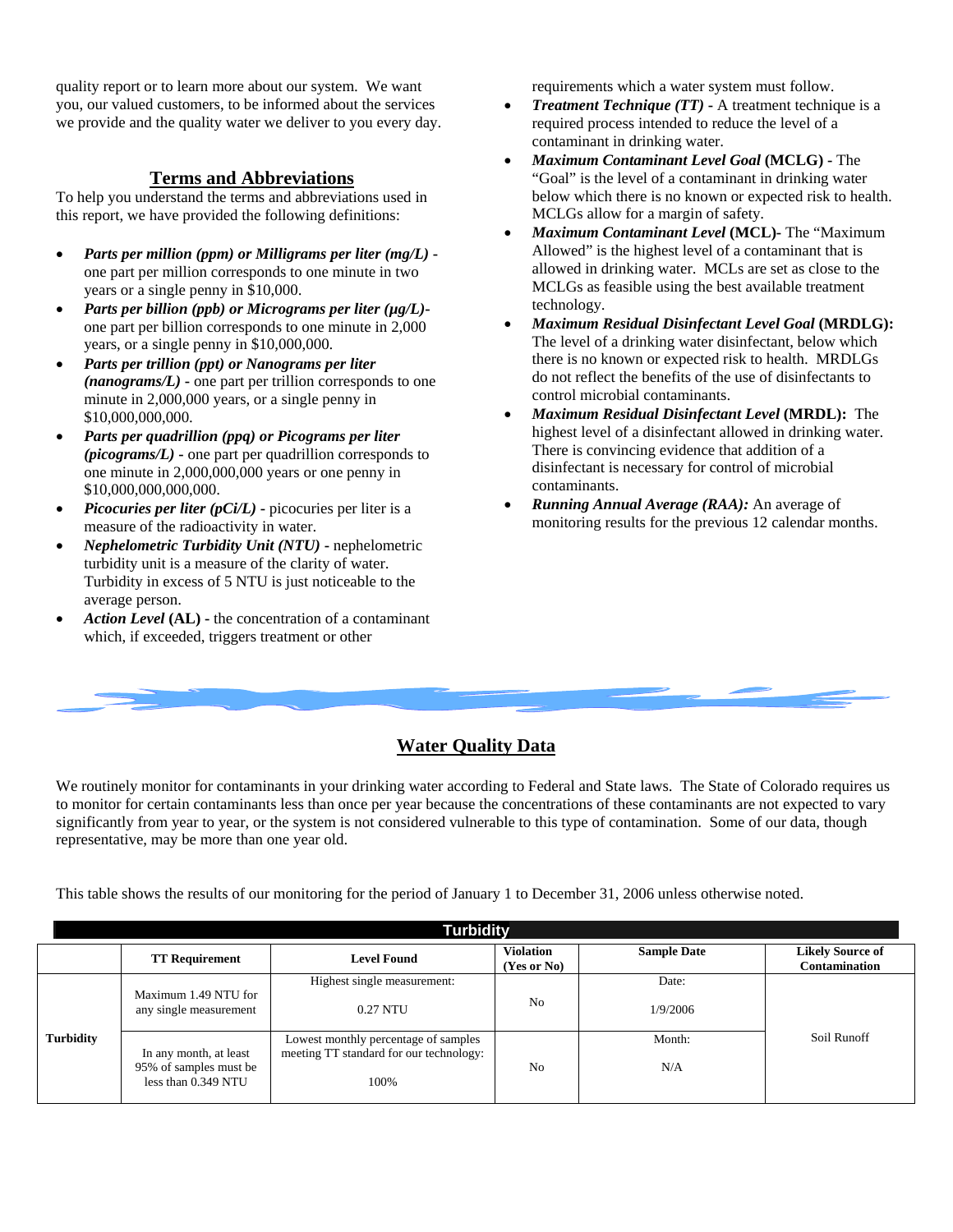|             | <b>Lead and Copper</b> |            |              |                             |                        |                                 |                         |                                                                                                              |  |  |  |
|-------------|------------------------|------------|--------------|-----------------------------|------------------------|---------------------------------|-------------------------|--------------------------------------------------------------------------------------------------------------|--|--|--|
| Contaminant | AL                     | <b>ALG</b> | <b>Units</b> | 90 <sup>th</sup> Percentile | Range                  | <b>Violation</b><br>(Yes or No) | <b>Sampling</b><br>Year | <b>Likely Source of Contamination</b>                                                                        |  |  |  |
| Copper      | 1.3                    | 1.3        | ppm          | 0.7                         | 0.044<br>to<br>0.70    | N <sub>0</sub>                  | 2005                    | Corrosion of household plumbing systems; erosion<br>of natural deposits; leaching from wood<br>preservatives |  |  |  |
| Lead        |                        | v          | ppb          | 14                          | <b>BDL</b><br>to<br>30 | N <sub>0</sub>                  | 2005                    | Corrosion of household plumbing systems, erosion<br>of natural deposits                                      |  |  |  |

| <b>Disinfectants</b> |                           |                              |              |                                     |                                 |                       |                                         |  |  |
|----------------------|---------------------------|------------------------------|--------------|-------------------------------------|---------------------------------|-----------------------|-----------------------------------------|--|--|
|                      | <b>MCL</b><br><b>MRDL</b> | <b>MCLG/</b><br><b>MRDLG</b> | <b>Units</b> | Level<br><b>Detected</b><br>& Range | <b>Violation</b><br>(Yes or No) | Sample<br><b>Date</b> | <b>Source</b>                           |  |  |
| Chlorine             |                           |                              | ppm          | $0.8\,$<br>to<br>$\mathcal{L}$      | N <sub>0</sub>                  | 3 per<br>month        | Water additive used to control microbes |  |  |

| <b>Disinfection Byproducts</b>     |            |                |              |         |                |                    |                                 |                |                                              |  |
|------------------------------------|------------|----------------|--------------|---------|----------------|--------------------|---------------------------------|----------------|----------------------------------------------|--|
| Contaminant                        | <b>MCL</b> | <b>MCLG</b>    | <b>Units</b> | Average | Range          | <b>Highest RAA</b> | <b>Violation</b><br>(Yes or No) | Sample<br>Date | <b>Likely Source of</b><br>Contamination     |  |
| Haloacetic Acids<br>(HAA)          | 80         | $\Omega$       | ppb          | 15      | 12<br>to<br>18 | 15                 | No                              | 2006           | By-product of drinking<br>water disinfection |  |
| Total<br>trihalomethanes<br>(TTHM) | 60         | $\overline{0}$ | ppb          | 10      | to             | 10                 | N <sub>0</sub>                  | 2006           | By-product of drinking<br>water disinfection |  |

| <b>Total Organic Carbon</b>          |                                                                                       |                                                             |                                                                                      |                                     |           |                                                 |  |  |  |  |  |
|--------------------------------------|---------------------------------------------------------------------------------------|-------------------------------------------------------------|--------------------------------------------------------------------------------------|-------------------------------------|-----------|-------------------------------------------------|--|--|--|--|--|
|                                      | <b>Compliance Factor</b><br>(measurements should<br>not be lower than this<br>factor) | <b>Lowest Running Annual</b><br>Average (compliance factor) | <b>Running Annual</b><br><b>Average Range for</b><br>the Year<br>(compliance factor) | <b>Violation</b><br>$(Yes$ or $No)$ | Date/Year | <b>Likely Source of</b><br><b>Contamination</b> |  |  |  |  |  |
| <b>Total Organic Carbon</b><br>(TOC) |                                                                                       | 0.1                                                         | 1.0                                                                                  | N <sub>0</sub>                      | 2006      | Naturally present in<br>the environment         |  |  |  |  |  |

| <b>Inorganic Contaminants</b> |            |             |              |                             |                                 |                       |                                                                                                                                 |  |  |
|-------------------------------|------------|-------------|--------------|-----------------------------|---------------------------------|-----------------------|---------------------------------------------------------------------------------------------------------------------------------|--|--|
| Contaminant                   | <b>MCL</b> | <b>MCLG</b> | <b>Units</b> | Level<br>Detected/<br>Range | <b>Violation</b><br>(Yes or No) | <b>Sample</b><br>Date | <b>Likely Source of Contamination</b>                                                                                           |  |  |
| Barium                        | ∠          | ∠           | ppm          | 0.044                       | N <sub>0</sub>                  | 4/4/2006              | Discharge of drilling wastes; discharge from metal<br>refineries; erosion of natural deposits                                   |  |  |
| Chromium                      | 100        | 100         | ppb          | 6                           | N <sub>0</sub>                  | 4/4/2006              | Discharge from steel and pulp mills; erosion of<br>natural deposits                                                             |  |  |
| Fluoride                      | 4          | 4           | ppm          | 1.1                         | N <sub>0</sub>                  | 4/4/2006              | Erosion of natural deposits; water additive which<br>promotes strong teeth; discharge from fertilizer and<br>aluminum factories |  |  |
| Nitrate (as Nitrogen)         | 10         | 10          | ppm          | 0.2                         | No                              | 4/4/2006              | Runoff from fertilizer use; leaching from septic<br>tanks, sewage; erosion of natural deposits                                  |  |  |

#### **Secondary Contaminants**

Secondary standards are non-enforceable guidelines for contaminants that may cause cosmetic effects or aesthetic effects in drinking water. EPA recommends these standards but does not require water systems to comply.

| <b>Contaminant</b> | Secondary<br><b>Standard</b> | <b>MCLG</b> | <b>Units</b> | Level<br>Detected/<br>Range | <b>Violation</b><br>Yes or No) | Sample<br>Date | <b>Secondary Standard</b> |
|--------------------|------------------------------|-------------|--------------|-----------------------------|--------------------------------|----------------|---------------------------|
| Sodium             | N/A                          | N/A         | ppm          | 39                          | N/A                            | 4/4/2006       | 10000                     |
| Sulfate            | 250                          | N/A         | ppm          |                             | N/A                            | 8/30/2001      | 250                       |

# **Health Effects Information About the Above Tables**

**Nitrate** in drinking water at levels above 10 ppm is a health risk for infants of less than six months of age. High nitrate levels in drinking water can cause blue baby syndrome. Nitrate levels may rise quickly for short periods-of-time because of rainfall or